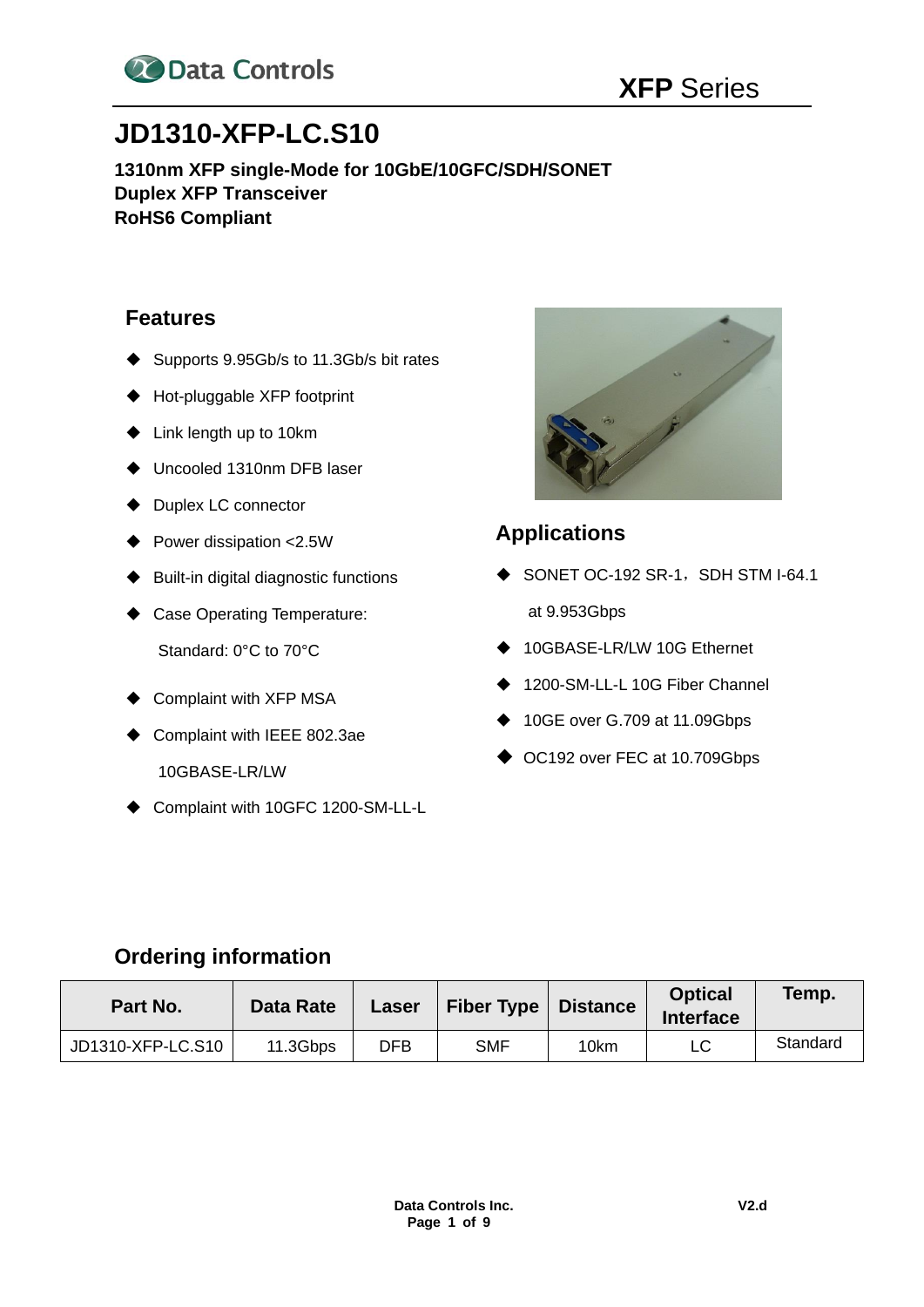

# **Regulatory Compliance**

| <b>Feature</b>                 | <b>Standard</b>               | <b>Performance</b>                |  |  |
|--------------------------------|-------------------------------|-----------------------------------|--|--|
| Electrostatic Discharge (ESD)  | MIL-STD-883G                  |                                   |  |  |
| to the Electrical Pins         | Method 3015.7                 | Class 1C (>1000 V)                |  |  |
| <b>Electrostatic Discharge</b> | EN 55024:1998+A1+A2           |                                   |  |  |
| to the enclosure               | IEC-61000-4-2                 | Compatible with standards         |  |  |
|                                | <b>GR-1089-CORE</b>           |                                   |  |  |
|                                |                               | Compatible with standards         |  |  |
|                                |                               | Noise frequency range: 30         |  |  |
|                                | FCC Part 15 Class B           | MHz to 6 GHz. Good system         |  |  |
| Electromagnetic                | EN55022:2006                  | EMI design practice required      |  |  |
| Interference (EMI)             | CISPR 22B : 2006              | to achieve Class B margins.       |  |  |
|                                | <b>VCCI Class B</b>           | System margins are                |  |  |
|                                |                               | dependent on customer host        |  |  |
|                                |                               | board and chassis design.         |  |  |
|                                |                               | Compatible with standards.        |  |  |
|                                |                               | 1kHz sine-wave, 80% AM,           |  |  |
| Immunity                       | EN 55024:1998+A1+A2           | from 80 MHz to 1 GHz. No          |  |  |
|                                | IEC 61000-4-3                 | effect on transmitter/receiver    |  |  |
|                                |                               | performance is detectable         |  |  |
|                                |                               | between these limits.             |  |  |
|                                | FDA 21CFR 1040.10 and 1040.11 | <b>CDRH</b> compliant and Class I |  |  |
| Laser Eye Safety               | EN (IEC) 60825-1:2007         | laser product.                    |  |  |
|                                | EN (IEC) 60825-2:2004+A1      | TüV Certificate No. 50135086      |  |  |
|                                | UL and CUL                    | <b>UL file E317337</b>            |  |  |
| <b>Component Recognition</b>   | EN60950-1:2006                | TüV Certificate No. 50135086      |  |  |
|                                |                               | (CB scheme)                       |  |  |
| RoHS <sub>6</sub>              | 2002/95/EC 4.1&4.2            | Compliant with standards*note2    |  |  |
|                                | 2005/747/EC 5&7&13            |                                   |  |  |

In light of item 5 in RoHS exemption list of RoHS Directive 2002/95/EC, Item 5: Lead in glass of cathode ray tubes, electronic components and fluorescent tubes.

In light of item 13 in RoHS exemption list of RoHS Directive 2005/747/EC, Item13: Lead and cadmium in optical and filter glass. The three exemptions are being concerned for our transceivers, because our transceivers use glass, which may contain Pb, for components such as lenses, windows, isolators, and other electronic components.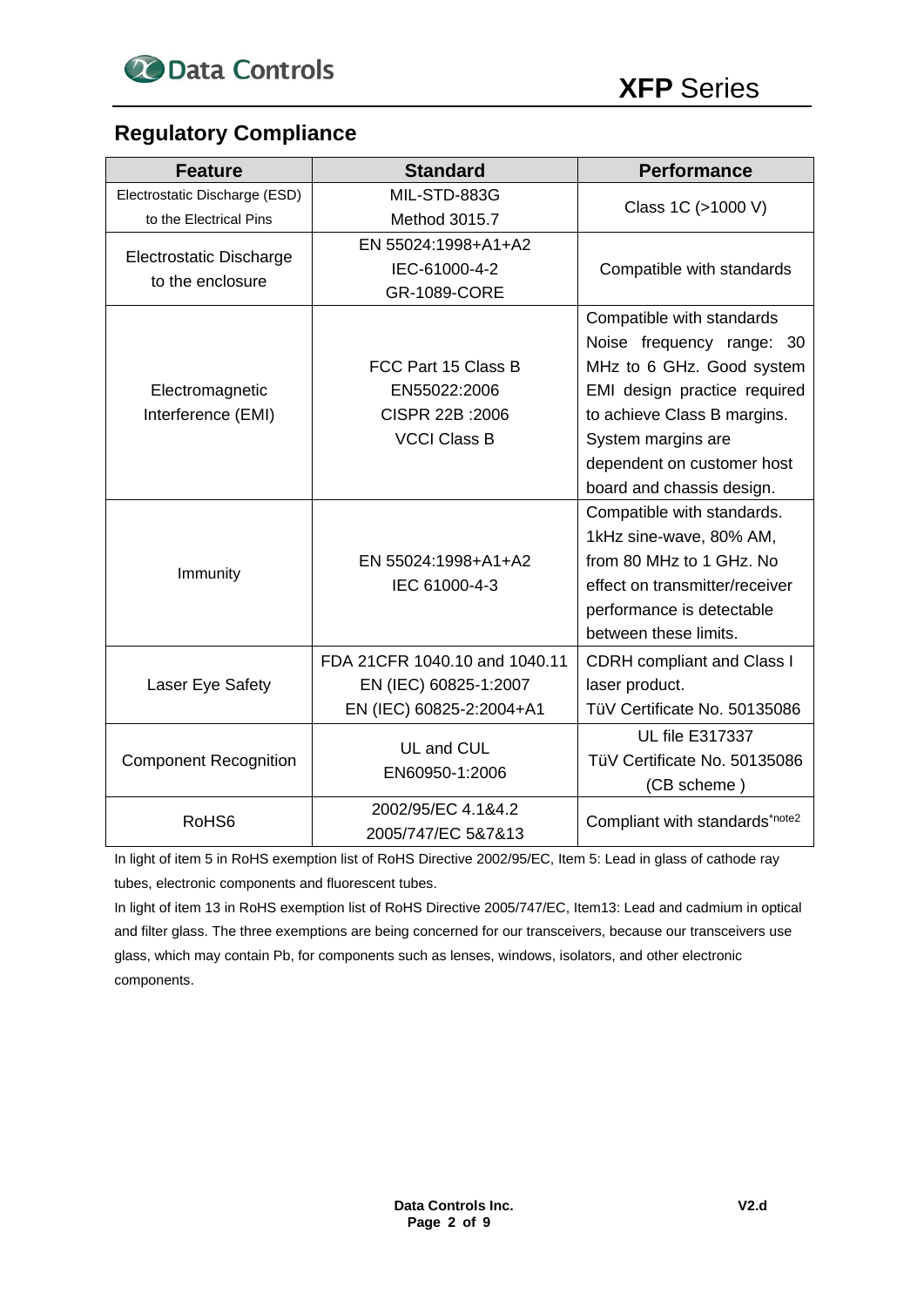

# **Absolute Maximum Ratings**

| <b>Parameter</b>       | <b>Symbol</b> | Min    | <b>Typ</b> | <b>Max</b> | Unit        | Ref. |
|------------------------|---------------|--------|------------|------------|-------------|------|
| Maximum Supply Voltage | Vcc3          | $-0.5$ |            | 4.0        |             |      |
| Storage Temperature    | Τs            | -40    |            | 85         | $^{\circ}C$ |      |
| Case Operating         | Tс            |        |            | 70         | $^{\circ}C$ |      |
| Temperature            |               |        |            |            |             |      |

### **Recommend operating condition**

| <b>Parameter</b> | <b>Symbol</b> | Min  | <b>Typ</b> | <b>Max</b> | <b>Units</b> |
|------------------|---------------|------|------------|------------|--------------|
| Supply Voltage   | Vcc3          | 3.13 |            | 3.45       |              |
| Case Operating   |               |      |            | 70         | $\sim$       |
| Temperature      |               |      |            |            |              |

### **Electrical Characteristics**

 $(Tc = -40 \text{ to } 85^{\circ}C)$ 

| <b>Parameter</b>                             | <b>Symbol</b>   | Min         | <b>Typ</b> | <b>Max</b>     | <b>Unit</b> |  |  |
|----------------------------------------------|-----------------|-------------|------------|----------------|-------------|--|--|
| <b>Supply Voltage</b>                        | Vcc3            | 3.13        |            | 3.45           | V           |  |  |
| <b>Supply Current</b>                        | lcc3            |             |            | 720            | mA          |  |  |
| <b>Transmitter</b>                           |                 |             |            |                |             |  |  |
| Module total power                           | P               |             |            | 2.5            | W           |  |  |
| Input differential impedance                 | Rin             |             | 100        |                | Ω           |  |  |
| Differential data input swing <sup>*2</sup>  | Vin, pp         | 120         |            | 820            | mV          |  |  |
| Transmit Disable Voltage                     | $V_D$           | 2.0         |            | <b>Vcc</b>     | $\vee$      |  |  |
| <b>Transmit Enable Voltage</b>               | VEN             | <b>GND</b>  |            | $GND+0.8$      | $\vee$      |  |  |
| Transmit Disable Assert Time                 |                 |             |            | 10             | <b>us</b>   |  |  |
| Tx Rise time $(20 - 80%)$                    | tr              |             | 40         |                | <b>DS</b>   |  |  |
| Tx Fall time $(20 - 80%)$                    | tf              |             | 50         |                | ps          |  |  |
|                                              | <b>Receiver</b> |             |            |                |             |  |  |
| Differential data output swing <sup>*2</sup> | Vout, pp        | 340         | 650        | 850            | mV          |  |  |
| Rx Rise time $(20 - 80%)$                    | tr              |             |            | 38             | ps          |  |  |
| $Rx$ Fall time $(20 - 80%)$                  | tf              |             |            | 38             | ps          |  |  |
| LOS Fault <sup>*3</sup>                      | VLOS fault      | $Vcc - 0.5$ |            | <b>VccHOST</b> | V           |  |  |
| LOS Normal <sup>*3</sup>                     | VLOS norm       | <b>GND</b>  |            | $GND+0.5$      | V           |  |  |

Note2. After internal AC coupling.

Note3. Loss of signal is open collector to be pulled up with a 4.7k – 10kohm resistor to 3.15 – 3.6V. Logic 0 indicates normal operation; logic 1 indicates no signal detected.

# **Optical Characteristics**

 $(Tc = -40$  to  $85^{\circ}$ C, Vcc = 3.3 Volts)

| <b>Parameter</b>            | <b>Symbol</b>      | Min | <b>Typ</b> | <b>Max</b> | Unit |
|-----------------------------|--------------------|-----|------------|------------|------|
|                             | <b>Transmitter</b> |     |            |            |      |
| <b>Optical output Power</b> | P <sub>O</sub>     | -6  |            |            | dBm  |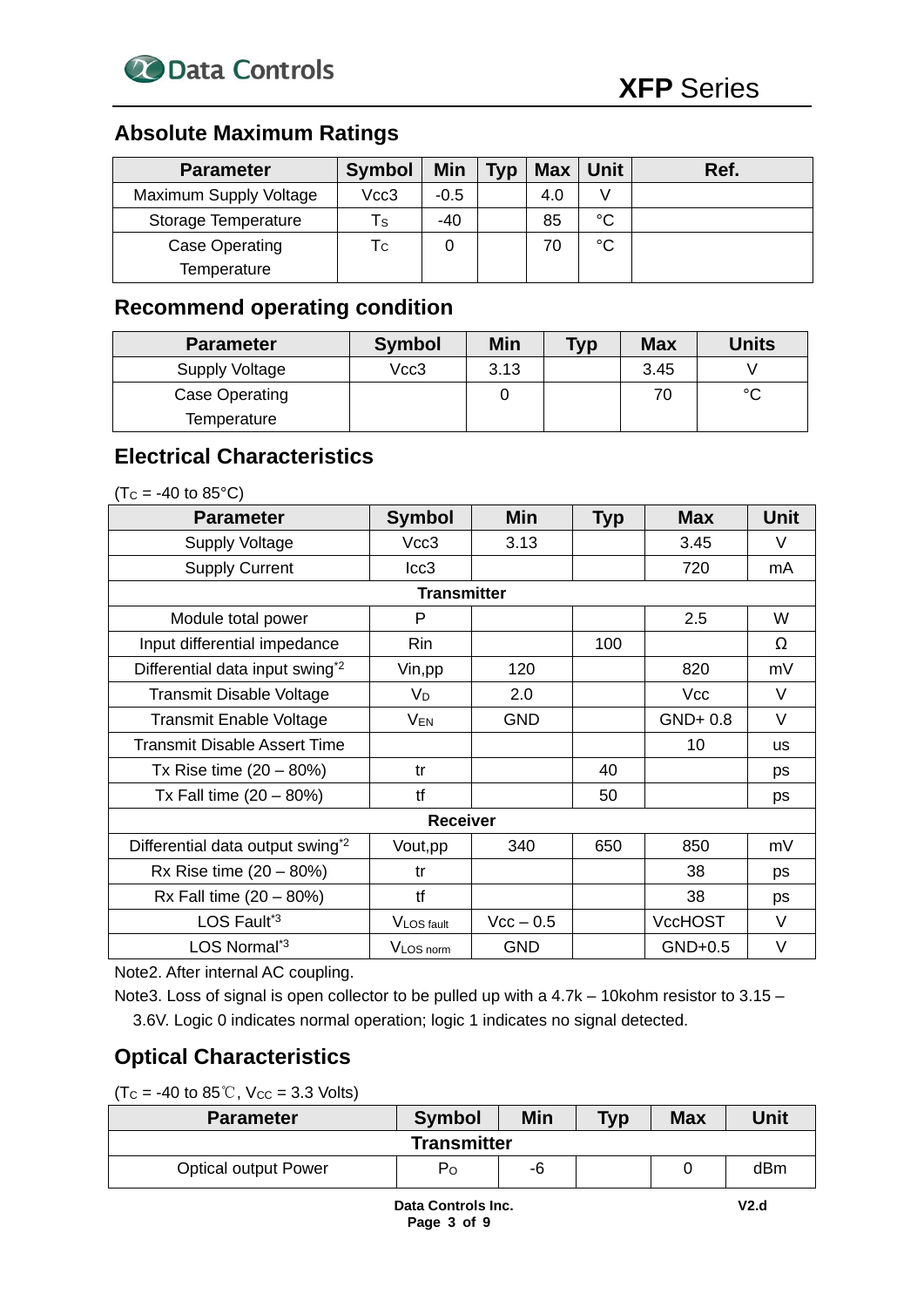

| <b>Optical Wavelength</b>                               | λc            | 1290    |  | 1330         | nm  |  |
|---------------------------------------------------------|---------------|---------|--|--------------|-----|--|
| <b>Optical Extinction Ratio</b>                         | ER.           | 6       |  |              | dВ  |  |
| Side Mode Suppression ratio                             | <b>SSRmin</b> | 30      |  |              | dВ  |  |
| Average Launch power of OFF                             | <b>POFF</b>   | -30     |  |              | dBm |  |
| transmitter                                             |               |         |  |              |     |  |
| Compliant with each standard<br>Txj<br><b>Tx Jitter</b> |               |         |  |              |     |  |
|                                                         |               |         |  | requirements |     |  |
| <b>Receiver</b>                                         |               |         |  |              |     |  |
| Receiver Sensitivity @ 10.7Gb/s                         | Pmin          |         |  | $-14.5$      | dBm |  |
| Maximum Input Power                                     | Pmax          | $+0.5$  |  |              | dBm |  |
| <b>Optical Center Wavelength</b>                        | $\lambda c$   | 1270    |  | 1600         | nm  |  |
| <b>Receiver Reflectance</b>                             | <b>Rrx</b>    |         |  | $-14$        | dB  |  |
| <b>LOS De-Assert</b>                                    | <b>LOSD</b>   |         |  | $-16.5$      | dBm |  |
| <b>LOS Assert</b>                                       | <b>LOSA</b>   | $-28.5$ |  |              | dBm |  |
| <b>LOS Hysteresis</b>                                   |               | 1       |  |              | dB  |  |

# **Pin Descriptions**

| Pin            | <b>Symbol</b>    | <b>Name/Description</b>                                     | <b>Note</b>    |
|----------------|------------------|-------------------------------------------------------------|----------------|
| 1              | <b>GND</b>       | Module Ground                                               | 4              |
| $\overline{2}$ | VEE <sub>5</sub> | Optional -5.2 Power Supply - Not required                   |                |
| 3              | Mod-Desel        | Module De-select; When held low allows the module to        |                |
|                |                  | respond to 2-wire serial interface commands                 |                |
| $\overline{4}$ | Interrupt        | Interrupt (bar); Indicates presence of an important         | 5              |
|                |                  | condition which can be read over the serial 2-wire          |                |
|                |                  | interface                                                   |                |
| 5              | TX DIS           | Transmitter Disable; Transmitter laser source turned off    |                |
| 6              | VCC <sub>5</sub> | +5 Power Supply - Not required                              |                |
| $\overline{7}$ | <b>GND</b>       | Module Ground                                               | 4              |
| 8              | VCC <sub>3</sub> | +3.3V Power Supply                                          |                |
| 9              | VCC <sub>3</sub> | +3.3V Power Supply                                          |                |
| 10             | <b>SCL</b>       | Serial 2-wire interface clock line                          | 5              |
| 11             | <b>SDA</b>       | Serial 2-wire interface data line                           | 5              |
| 12             | Mod Abs          | module is<br>Module Absent;<br>Indicates<br>not<br>present. | 5              |
|                |                  | Grounded in the module.                                     |                |
| 13             | Mod NR           | Module Not Ready;                                           | 5              |
| 14             | RX LOS           | Receiver Loss of Signal indicator                           | 5              |
| 15             | <b>GND</b>       | Module Ground                                               | $\overline{4}$ |
| 16             | <b>GND</b>       | Module Ground                                               | 4              |
| 17             | RD-              | Receiver inverted data output                               |                |
| 18             | $RD+$            | Receiver non-inverted data output                           |                |
| 19             | <b>GND</b>       | <b>Module Ground</b>                                        | 4              |
| 20             | VCC <sub>2</sub> | +1.8V Power Supply - Not required                           |                |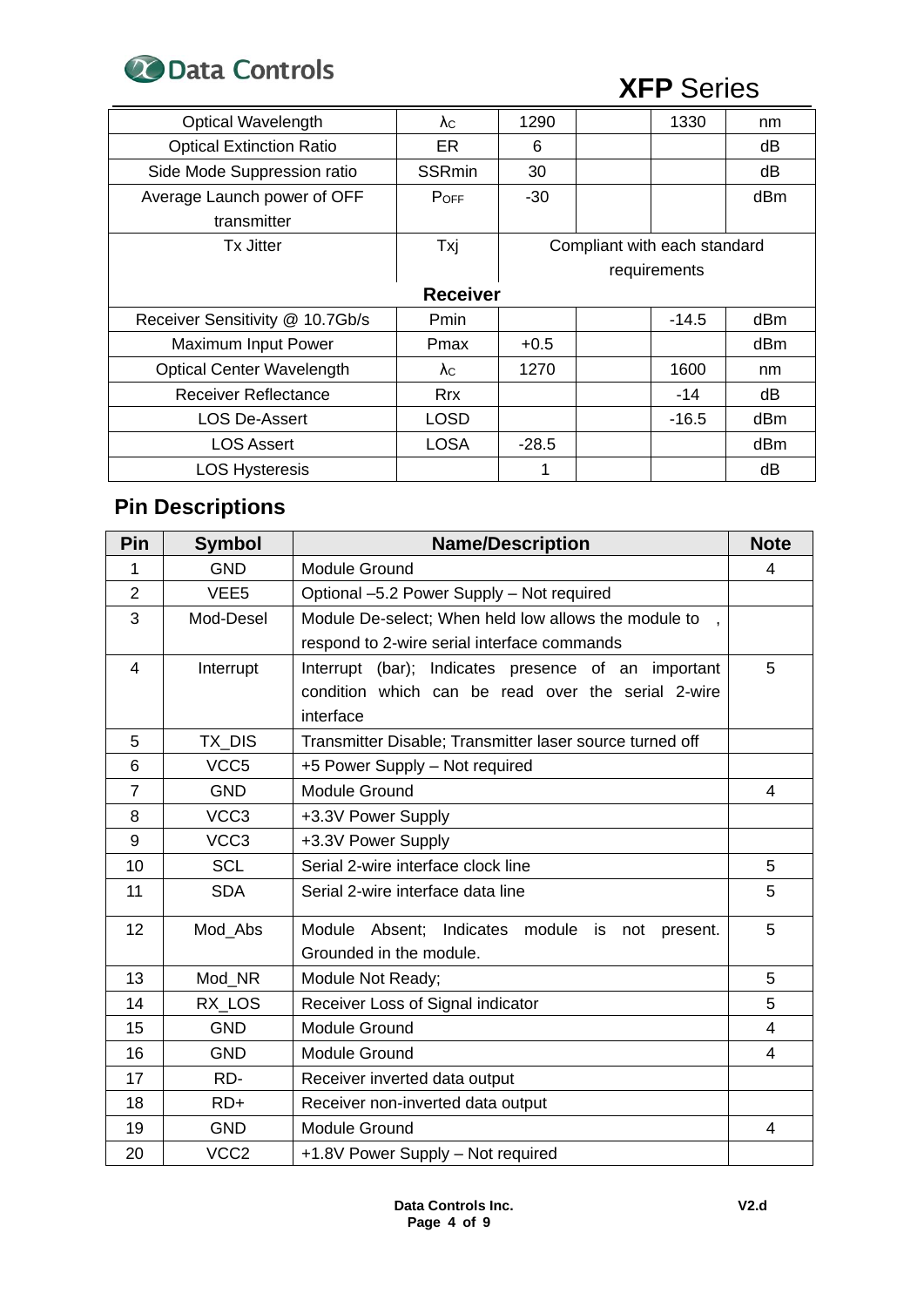

| 21<br>P Down/RST |                  | Power Down; When high, places the module in the low<br>power stand-by mode and on the falling edge of P_Down<br>initiates a module reset |   |
|------------------|------------------|------------------------------------------------------------------------------------------------------------------------------------------|---|
|                  |                  | Reset; The falling edge initiates a complete reset of the<br>module including the 2-wire serial interface, equivalent to                 |   |
|                  |                  | a power cycle.                                                                                                                           |   |
| 22               | VCC <sub>2</sub> | +1.8V Power Supply - Not required                                                                                                        |   |
| 23               | <b>GND</b>       | <b>Module Ground</b>                                                                                                                     | 4 |
| 24               | RefCLK+          | Reference Clock non-inverted input, AC coupled on the                                                                                    | 6 |
|                  |                  | host board - Not required                                                                                                                |   |
| 25               | RefCLK-          | Reference Clock inverted input, AC coupled on the host                                                                                   | 6 |
|                  |                  | board - Not required                                                                                                                     |   |
| 26               | <b>GND</b>       | Module Ground                                                                                                                            | 4 |
| 27               | <b>GND</b>       | Module Ground                                                                                                                            | 4 |
| 28               | TD-              | Transmitter inverted data input                                                                                                          |   |
| 29               | TD+              | Transmitter non-inverted data input                                                                                                      |   |
| 30               | <b>GND</b>       | <b>Module Ground</b>                                                                                                                     | 4 |

Note4. Module circuit ground is isolated from module chassis ground within the module.

Note5. Open collector; should be pulled up with 4.7k – 10k ohms on host board to a voltage between 3.15V and 3.6V.

Note6. A Reference Clock input is not required.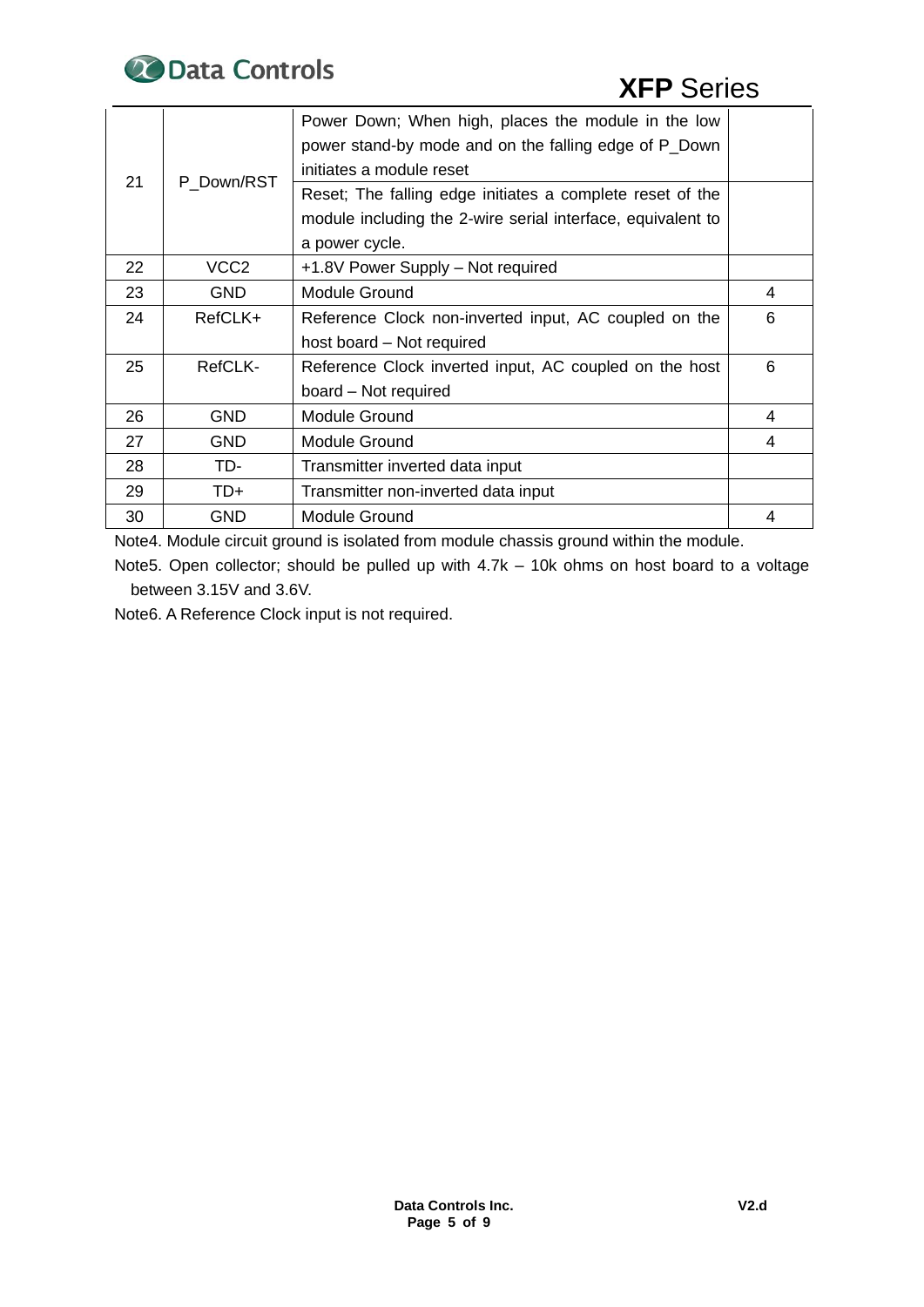

### **Pin arrangement**



**Pin Numbers and Name**

### **General Specifications**

| <b>Parameter</b>              | <b>Symbol</b> | Min  | Typ | <b>Max</b> | <b>Units</b> | Ref. |
|-------------------------------|---------------|------|-----|------------|--------------|------|
| <b>Bit Rate</b>               | <b>BR</b>     | 9.95 |     | 11.3       | Gb/s         |      |
| <b>Bit Error Ratio</b>        | <b>BER</b>    |      |     | $10-12$    |              | າ    |
| Max. Supported Link<br>Length | <b>LMAX</b>   |      | 10  |            | km           |      |
|                               |               |      |     |            |              |      |

### **Notes:**

1. SONET OC-192 SR-1,SDH STM I-64.1 ,10GBASE-LR/LW, 1200-SM-LL-L

2. Tested with a  $2^{31}$  – 1 PRBS

### **Digital Diagnostic Functions**

JD1310-XFP-LC.S10 Small Form Factor 10Gbps (XFP) transceivers are compliant with the current XFP Multi-Source Agreement (MSA) Specification Rev 4.5.

As defined by the XFP MSA, our XFP transceivers provide digital diagnostic functions via a 2-wire serial interface, which allows real-time access to the following operating parameters:

- ◆ Transceiver temperature
- □ Laser bias current
- **Transmitted optical power**
- Received optical power
- Transceiver supply voltage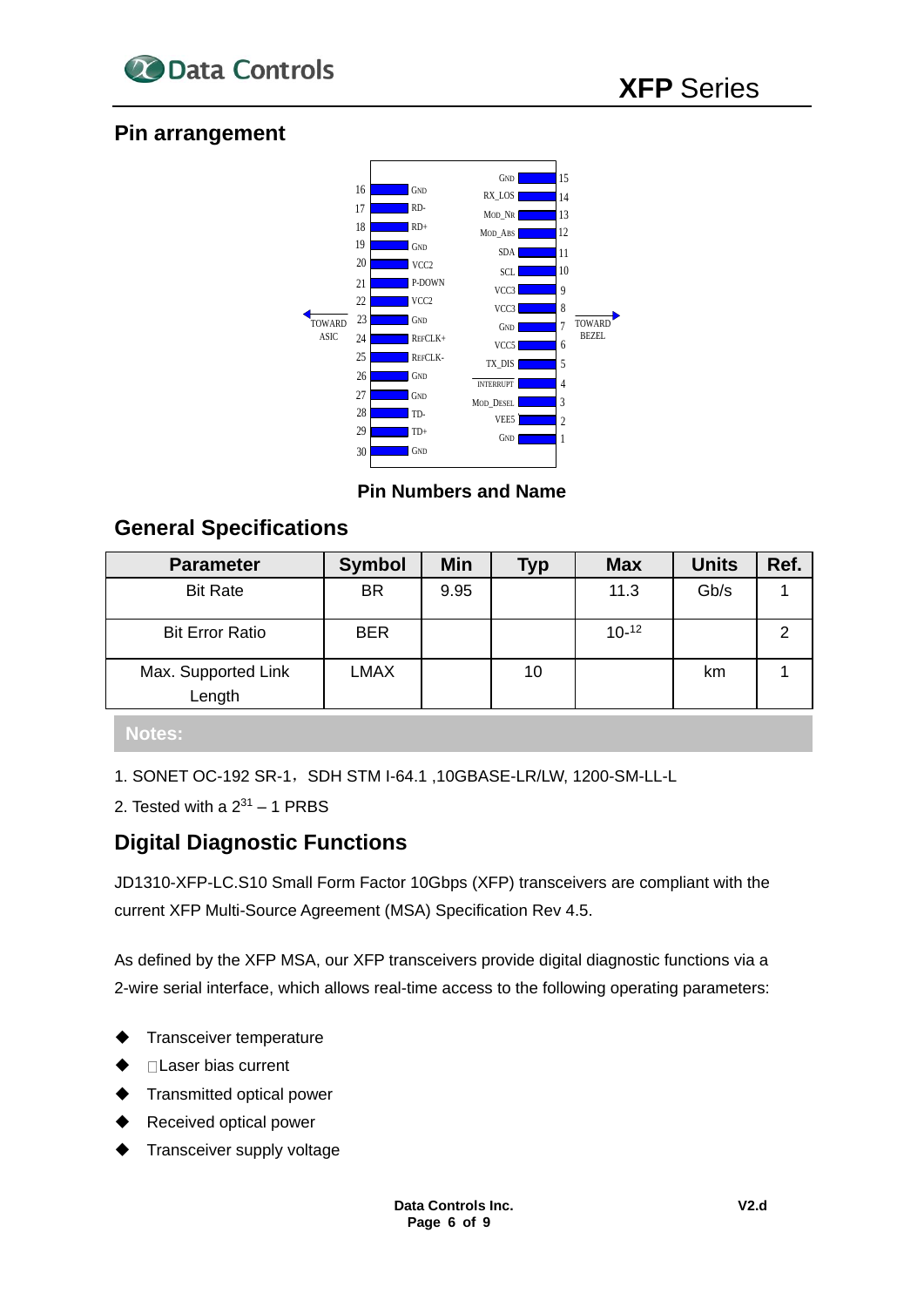

It also provides a sophisticated system of alarm and warning flags, which may be used to alert end-users when particular operating parameters are outside of a factory-set normal range.

The operating and diagnostics information is monitored and reported by a Digital Diagnostics Transceiver Controller inside the transceiver, which is accessed through the 2-wire serial interface. When the serial protocol is activated, the serial clock signal (SCL pin) is generated by the host. The positive edge clocks data into the XFP transceiver into those segments of its memory map that are not write-protected. The negative edge clocks data from the XFP transceiver. The serial data signal (SDA pin) is bi-directional for serial data transfer. The host uses SDA in conjunction with SCL to mark the start and end of serial protocol activation. The memories are organized as a series of 8-bit data words that can be addressed individually or sequentially. The 2-wire serial interface provides sequential or random access to the 8 bit parameters, addressed from 000h to the maximum address of the memory.

## **Recommended Host Board Power Supply Circuit**

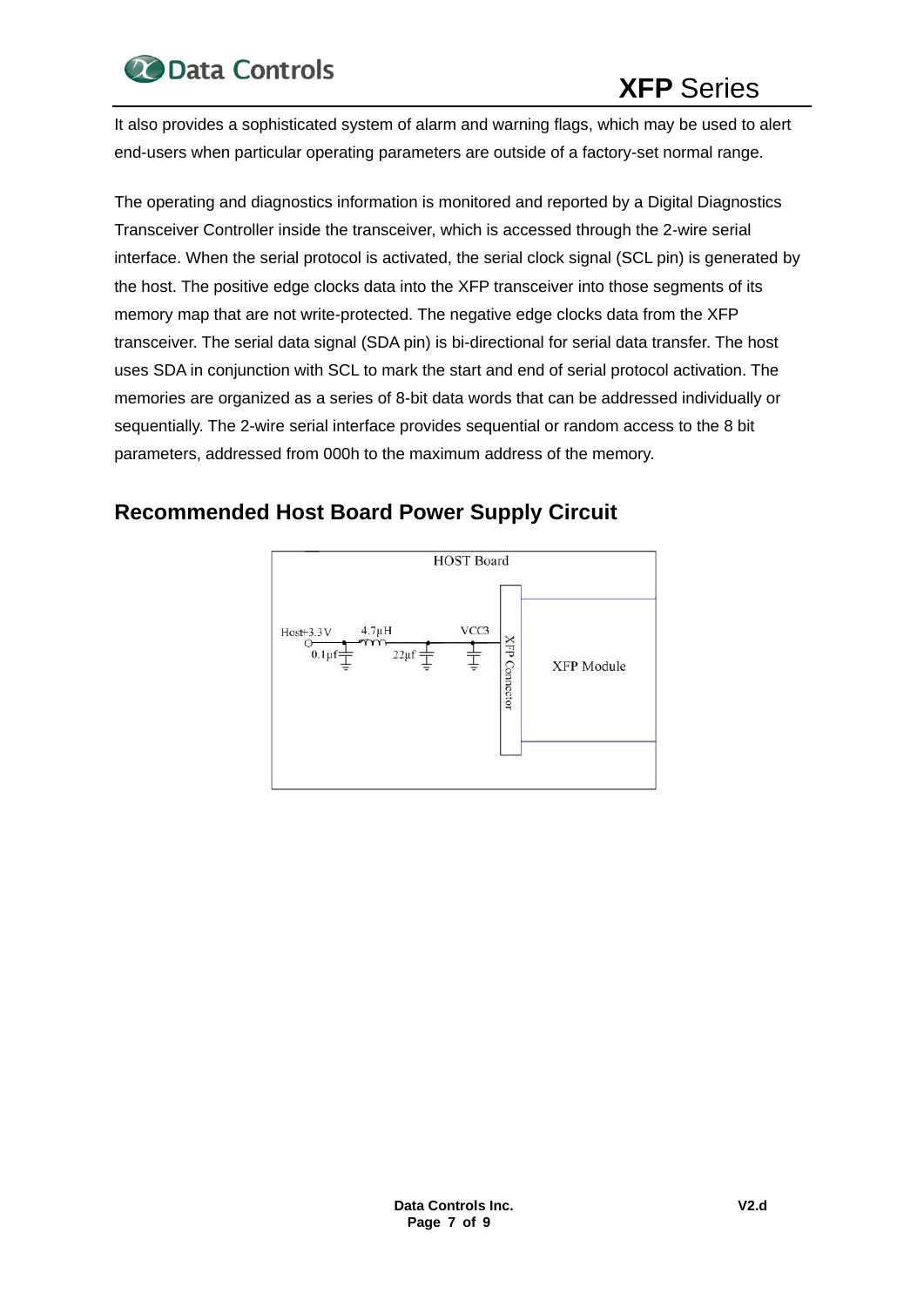

## **Recommended High-speed Interface Circuit**



### **Mechanical Specifications**

DCI's XFP transceivers are compliant with the dimensions defined by the XFP Multi-Sourcing Agreement (MSA).